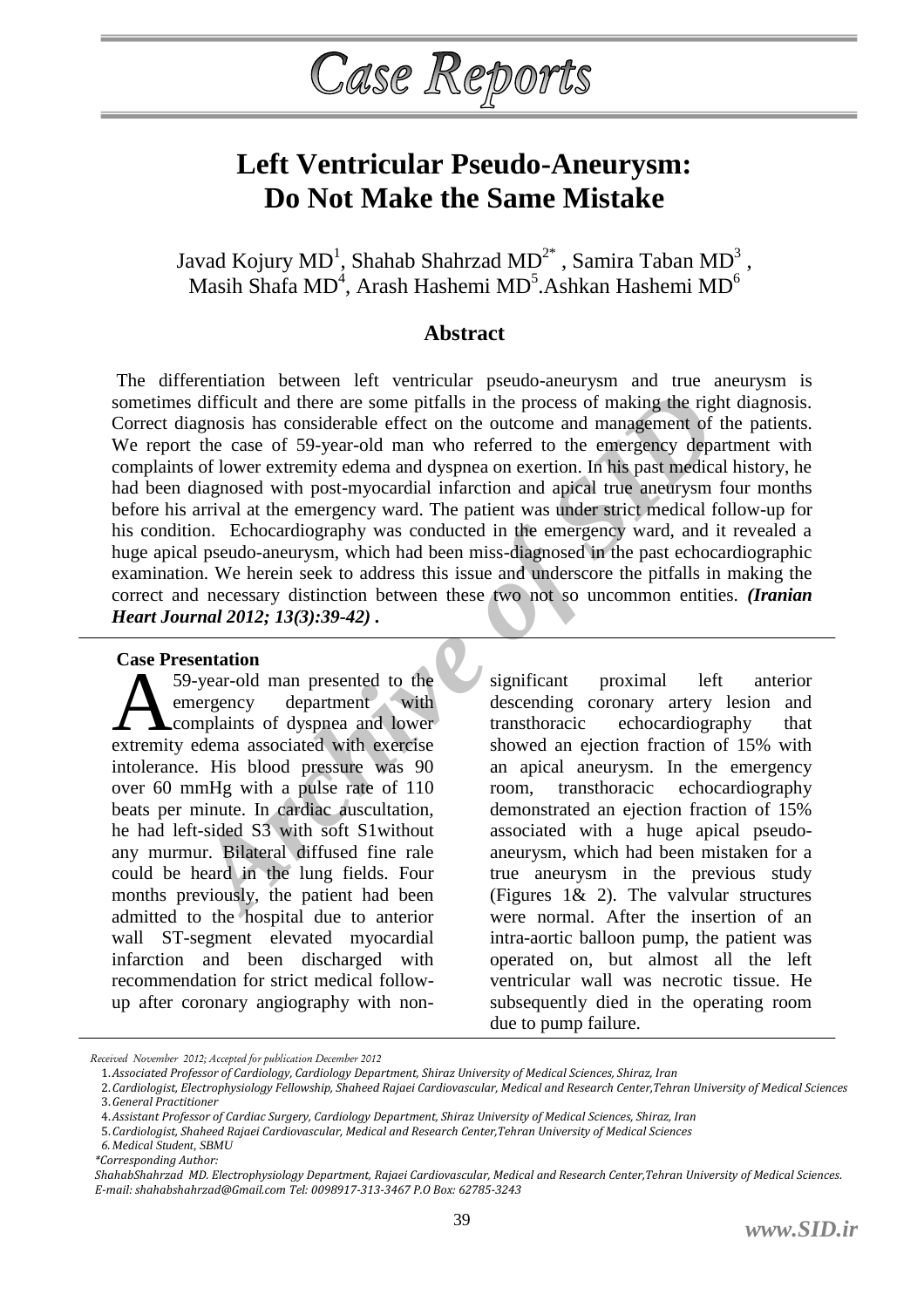

Figure 1- Transthoracic echocardiography of a 59-year-old man, who presented to the emergency department with dyspnea and lower extremity edema, in the four-chamber view. Huge apical pseudo-aneurysm of the left ventricle filled with thrombosis is evident. LA: left atrium, LV: left ventricle, PA: pseudoaneurysm, RA: right atrium, RV: right ventricle.



Figure 2- Transthoracic echocardiography of a 59-year-old man, who presented to the emergency department with dyspnea and lower extremity edema, in the four-chamber view with color Doppler. Huge apical pseudoaneurysm of the left ventricle filled with thrombosis with communication to the left ventricle is evident. LA: left atrium, LV: left ventricle, PA: pseudo-aneurysm, RA: right atrium, RV: right ventricle.

#### **Discussion**

Rupture of the cardiac wall is usually a fatal complicationof acute myocardial infarction within the first two weeks. However,in certain cases, a ruptured ventricular wall and the hematoma dissecting into a transmural infarct is contained bythe overlying adherent pericardium and clot, called a pseudoaneurysm. In contrast, a true aneurysm is caused by scar formation usually after anterior transmural myocardial infarction and thinning of the myocardium  $(1,2)$ .

False aneurysms of the left ventricle are unusual and are distinctly different from the more common true aneurysms. Pseudo-aneurysms communicate with the left ventricle through a smaller orifice comparing with true ones and their wall consists of pericardium and mural thrombus and lack identifiable epicardial or myocardial elements $^{(2)}$ .

The differentiation of left ventricular pseudo-aneurysm from true aneurysm is sometimes difficult. Unlike true aneurysms, which have a benign course, pseudo-aneurysms have a propensity to rupture, leading to cardiac tamponade, shock, and death. Consequently, it is therapeutically important to diagnose them from each other. Clinical symptoms, physical examination findings, and electrocardiograms cannot differentiate them, and this also is the case for routine X-rays, which are neither sensitive nor specific  $(3)$ . Because of the propensity of the false aneurysm to rupture, early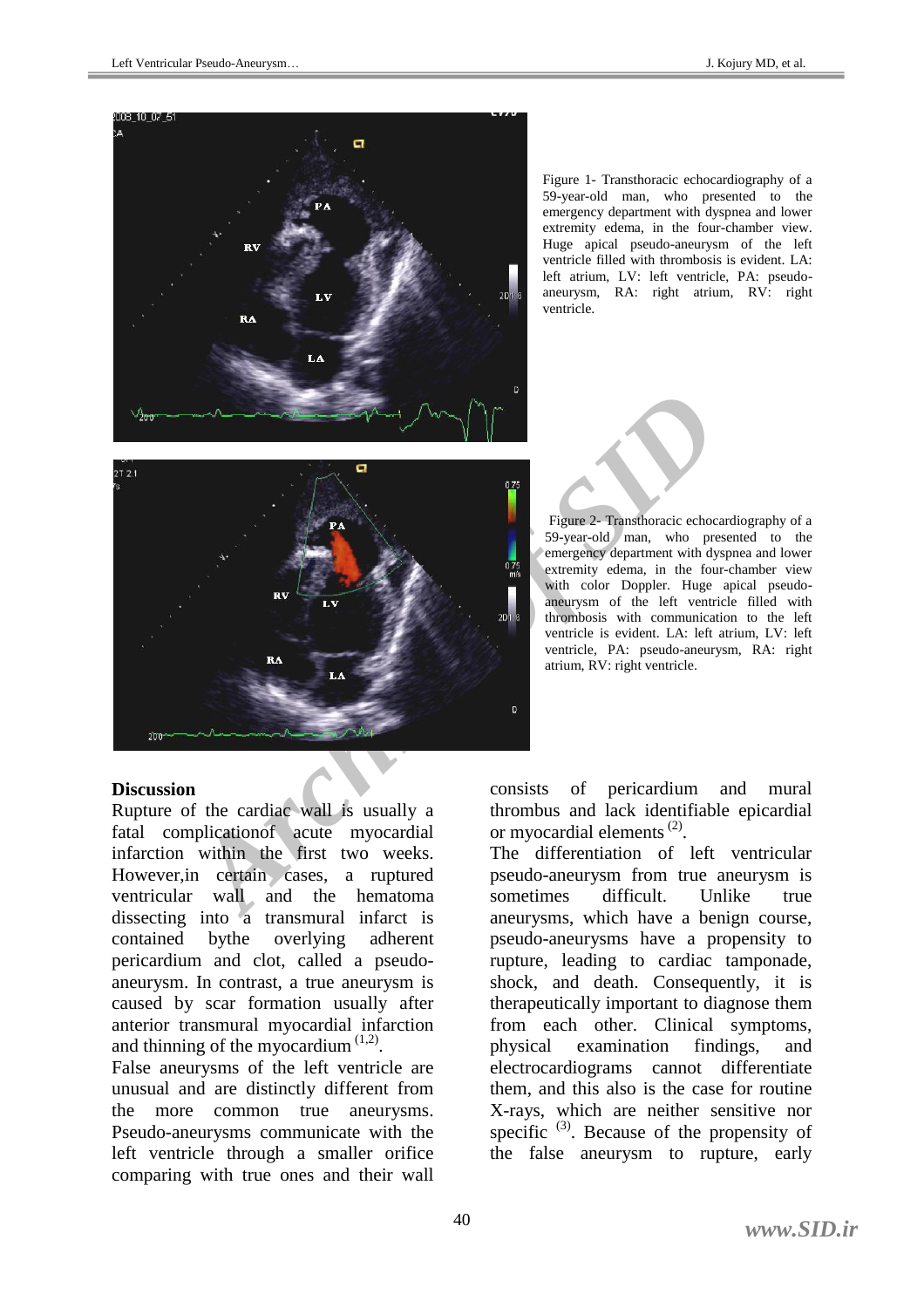diagnosis and aggressive surgical treatment is recommended <sup>(4)</sup>.

Some small studies have shown that marked delayed enhancement of the pericardium is a characteristic feature of the false aneurysm and cardiac MR can be a very useful toolin this regard. Cardiac MR can play a very important role in cases which are difficult or impossible to diagnose via echocardiography or left ventricular angiography $^{(5)(6)}$ .

Learly in the myocardium. A<br>
inty in the myocardium. A<br>
inty is expected in the<br>
Im. On the other hand, an<br>
is a thin myocardium bulging,<br>
de blood loos. Blood clots, when<br>
In true aneurysms, we expect to<br>
In true aneurysm The most important and difficult finding in echocardiography is the detection (or not) of continuity in the myocardium. A pseudo-aneurysm is in fact a rupture, so discontinuity is expected in the myocardium. On the other hand, an aneurysm is a thin myocardium bulging, with outside blood loss. Blood clots, when present, can render this distinction very hard. (7) In true aneurysms, we expect to face a wide base, walls composed of myocardium, and low risk of rupture. In comparison, in pseudo-aneurysms, we encounter a narrower base, walls composed of thrombus and pericardium, and high risk of rupture. Distinctive features of these entities are shown in Table 1. Differentiation between aneurysms and pseudo-aneurysms is important in diagnosis and for correct therapy (8).

Surgical therapy in pseudo-aneurysms is done to ameliorate the ischemia by coronary artery bypass grafting surgery (CABG), reduction in the left ventricular volume, and if possible restoration of the left ventricular geometry as much as possible simultaneously with the correction of mitral regurgitation. Nonetheless, the surgical approach for true aneurysms has a different agenda: it is done to abort, prevent, and reverse remodeling, diminish heart failure, and most importantly improve survival. (7)

| Table 1. Differences between aneurysins and pseudo-aneurysins. |                                                                             |                                                                             |
|----------------------------------------------------------------|-----------------------------------------------------------------------------|-----------------------------------------------------------------------------|
|                                                                | Aneurysms                                                                   | Pseudo-aneurysms                                                            |
| Location                                                       | posterior                                                                   | Posterior or inferior                                                       |
| Echocardiography                                               | AnatomyThinned<br>myocardium                                                | Ruptures                                                                    |
| Contractility                                                  | Non-contractile                                                             | Dyskinesia                                                                  |
| Consequences/Complications                                     | Congestive heart<br>failure<br>Embolic events<br>Ventricular<br>arrhythmias | Congestive heart<br>failure<br>Embolic events<br>Ventricular<br>arrhythmias |
| Therapy                                                        | Medical or<br>Surgical therapy                                              | Surgery                                                                     |
| Surgical risk                                                  | <b>Dubious</b>                                                              | Lower than medical<br>therapy                                               |

### **References**

1-R. DhanunjayaLakkiredy, Ijaz A. Khan, Hema L. Korlakunta, Jeffrey T. Sugimoto. Pseudo-pseudoaneurysm of the Left Ventricle: A Rare Complication of Acute Myocardial Infarction. Angiology,2005; 56: 97-101 .

2-S. Stewart, R. Huddle, I. Stuard, BF Schreiner, JA DeWeese.False aneurysm and pseudo-false aneurysm of the left ventricle: etiology, pathology, diagnosis, and operative management. Ann Thorac Surg. 1981;31:259-65.

3-N. Cho Michael , K. Mehta Sameer, Matulevicius Susan, Weinstein Douglas, A. Wait Michael,K. McGuire Darren**.**  Differentiating True Versus Pseudo Left Ventricular Aneurysm: A Case Report and Review of Diagnostic Strategies**.**Cardiology in Review. 2006;14(6):e27-e30.

4-F.P. Shabbo , D.S. Dymond, G.M. Rees, I.M. Hill. Surgical treatment of false aneurysm of the left ventricleafter myocardial infarction. Thorax.1983 ; 38:  $25 - 30$ .